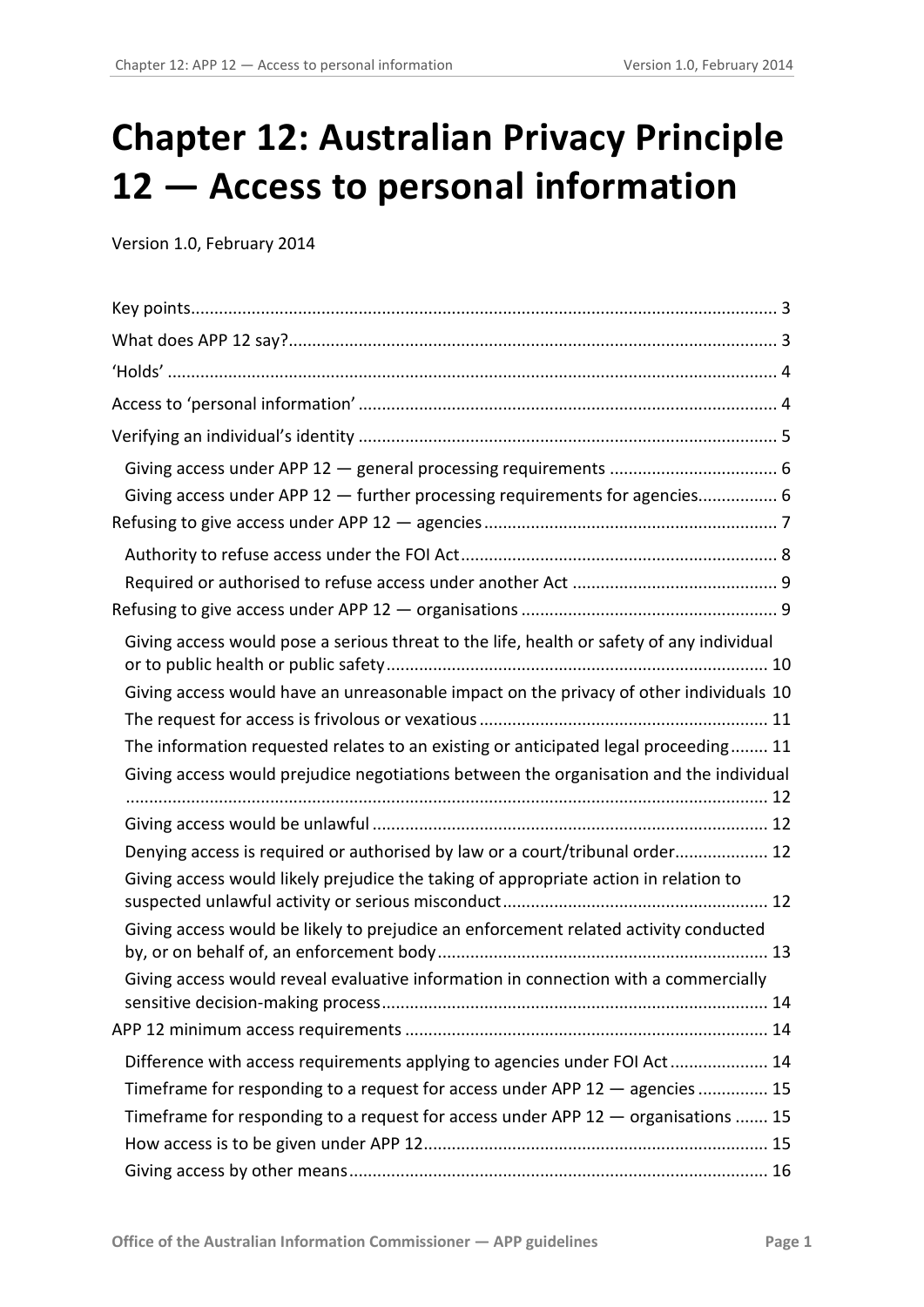<span id="page-1-0"></span>

| Giving written notice where access is refused, or not given in the manner requested |  |
|-------------------------------------------------------------------------------------|--|
|                                                                                     |  |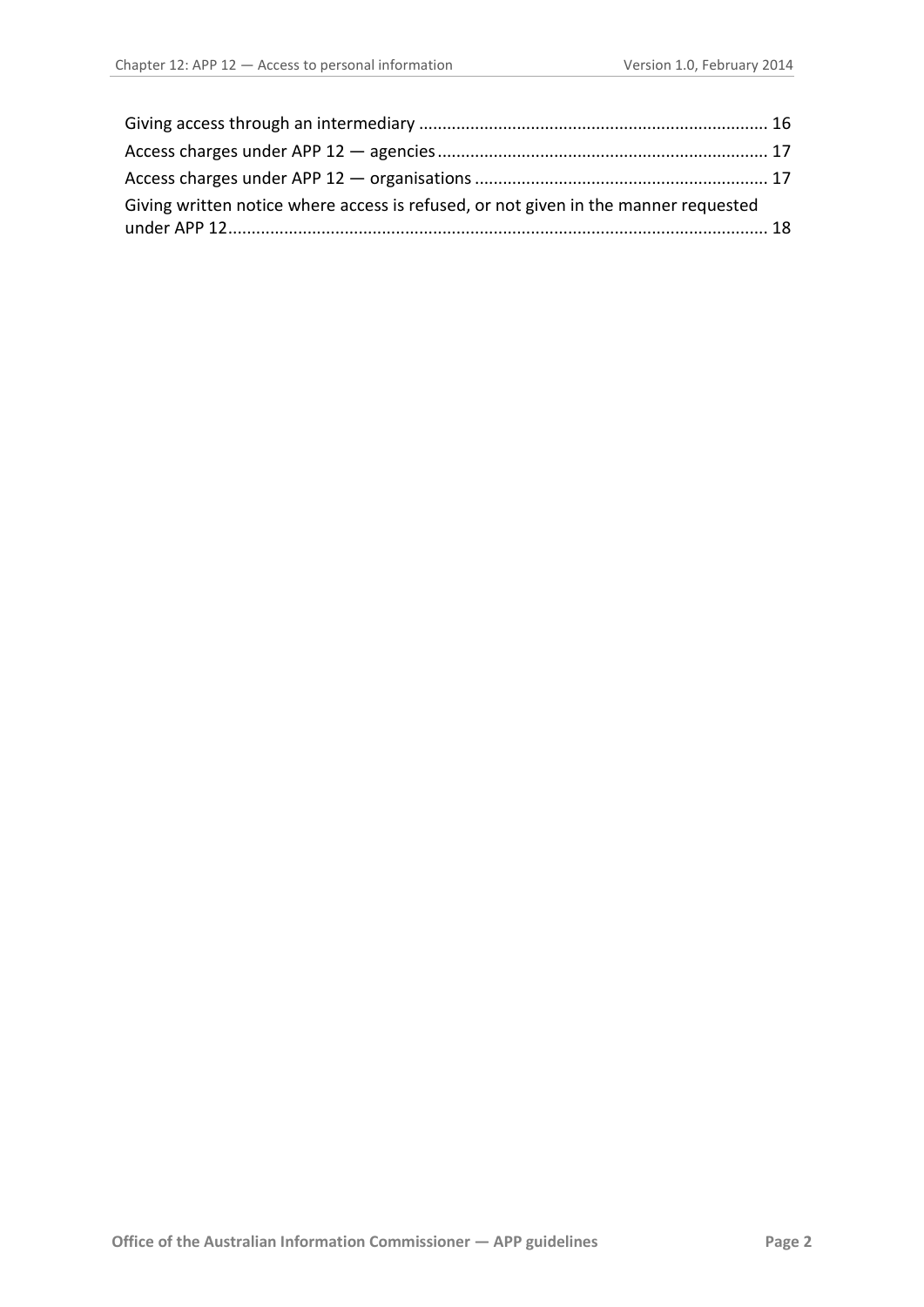# <span id="page-2-0"></span>**Key points**

<u>.</u>

- APP 12 requires an APP entity that holds personal information about an individual to give the individual access to that information on request.
- APP 12 also sets out other requirements in relation to giving access, including how access is to be given and when access can be refused. There are separate grounds on which agencies and organisations may refuse to give access.
- APP 12 operates alongside and does not replace other informal or legal procedures by which an individual can be provided with access to information, including, for agencies, the *Freedom of Information Act 1982* (FOI Act) that provides a right of access to information held by agencies.

# <span id="page-2-1"></span>**What does APP 12 say?**

12.1 An APP entity that holds personal information about an individual must, on request, give that individual access to the information (APP 12.1). The grounds on which access may be refused differ for agencies and organisations.

12.2 APP 12 also sets out minimum access requirements, including the time period for responding to an access request, how access is to be given, and that a written notice, including the reasons for the refusal, must be given to the individual if access is refused.

12.3 APP 12 operates alongside and does not replace other informal or legal procedures by which an individual can be given access to information. In particular, APP 12 does not prevent an APP entity from giving access to personal information under an informal administrative arrangement, $<sup>1</sup>$  $<sup>1</sup>$  $<sup>1</sup>$  provided the minimum access requirements</sup> stipulated in APP 12 have been met.

12.4 For agencies, APP 12 operates alongside the right of access in the FOI Act. The FOI Act provides individuals with a right of access to documents held by most Australian Government agencies,<sup>[2](#page-2-2)</sup> including documents containing personal information.<sup>[3](#page-2-3)</sup>

12.5 Some paragraphs in this Chapter are only relevant to agencies or to organisations:

- paragraphs only for agencies: [12.22–](#page-5-2)[12.24;](#page-6-1) [12.25–](#page-6-2)[12.32;](#page-8-2) [12.66;](#page-14-3) [12.76](#page-16-2)
- paragraphs only organisations: [12.33](#page-8-3)[–12.62;](#page-13-3) [12.67;](#page-14-4) [12.77](#page-16-3)[–12.81.](#page-17-1)

<sup>1</sup> For information about administrative access schemes, see OAIC, *FOI Agency Resource 14: Administrative* 

<span id="page-2-2"></span>*access schemes*, OAIC website <www.oaic.gov.au>. <sup>2</sup> The FOI Act is expressed to apply separately to Ministers' offices in respect of 'an official document of a Minister' (s 48). APP 12 also applies to Ministers' offices: see the discussion of 'APP entity' in Chapter B (Key concepts), and the Privacy Act s 7(1)(d),(e).

<span id="page-2-4"></span><span id="page-2-3"></span><sup>3</sup> The Australian Information Commissioner has issued Guidelines (the FOI Guidelines) under s 93A of the FOI Act to which regard must be had for the purposes of performing a function, or exercising a power, under that Act. The FOI Guidelines are available at OAIC website <www.oaic.gov.au>.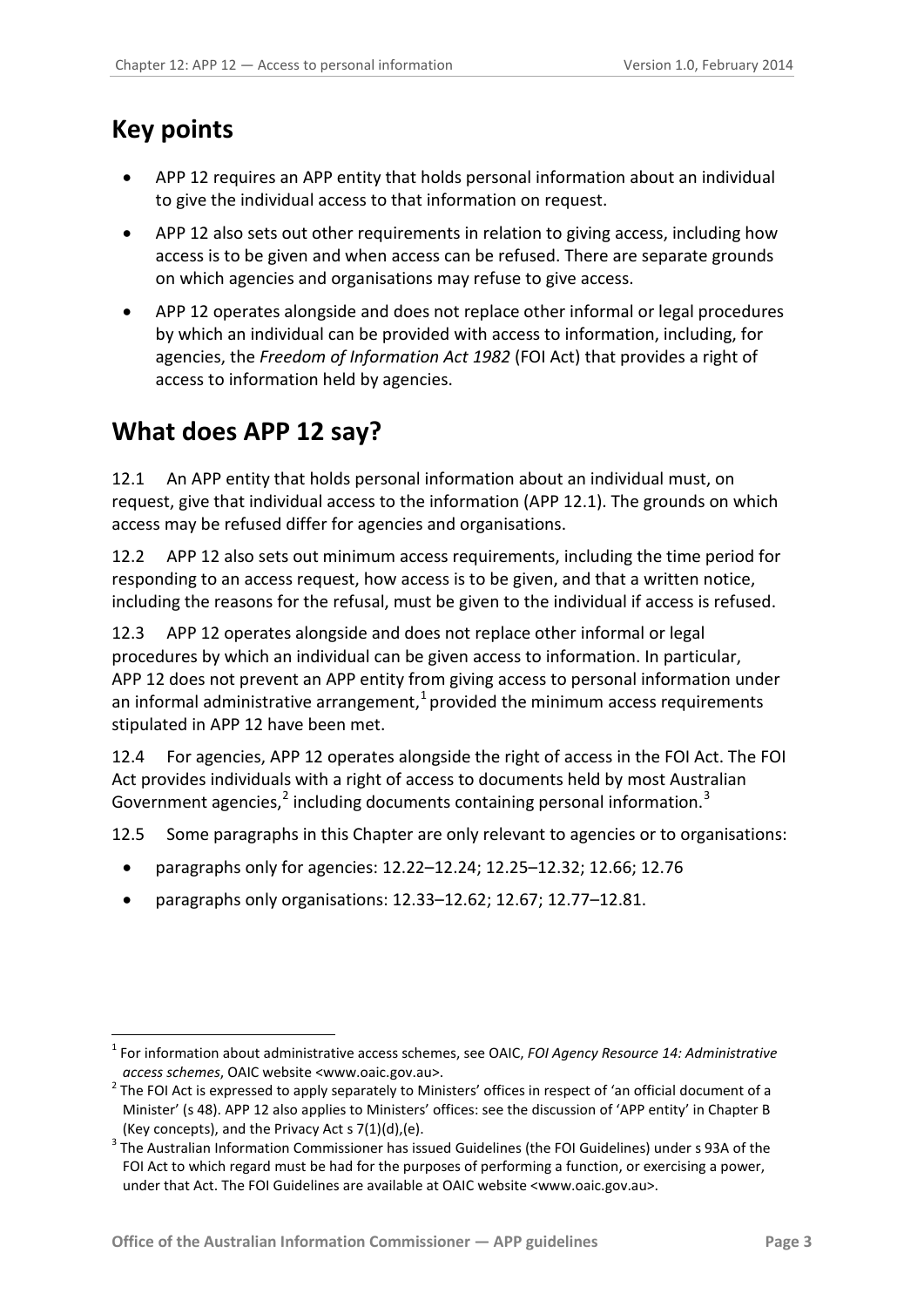# <span id="page-3-0"></span>**'Holds'**

12.6 APP 12 only applies to personal information that an APP entity 'holds'. An APP entity 'holds' personal information 'if the entity has possession or control of a record that contains the personal information' (s 6(1)).

12.7 The term 'holds' extends beyond physical possession of a record to include a record that an APP entity has the right or power to deal with. For example, an entity that outsources the storage of personal information to a third party, but retains the right to deal with that information, including to access and amend it, holds that personal information. In these circumstances, the entity must comply with APP 12 by giving the individual access (unless an exception applies). It cannot simply refer the individual to the third party that has physical possession. However, the individual has a separate right to request access from the third party, if the third party is an APP entity.

12.8 An agency that has placed a record of personal information in the care of the National Archives of Australia, or in the custody of the Australian War Memorial, is considered to be the agency that holds the record for the purposes of the Privacy Act  $(s 10(4))$ .

12.9 Upon receiving a request for access, an APP entity should search the records that it possesses or controls to assess whether the requested personal information is contained in those records. For example, an entity may search hard copy records and electronic databases and make enquiries of staff or contractors with relevant knowledge. A discussion with the individual may assist the entity to locate the information.

12.10 The term 'holds' is discussed in more detail in Chapter B (Key concepts).

# <span id="page-3-1"></span>**Access to 'personal information'**

12.11 APP 12 requires an APP entity to provide access to 'personal information'. It does not provide a right of access to other kinds of information. 'Personal information' is defined in s 6(1) as 'information or an opinion about an identified individual, or an individual who is reasonably identifiable:

- whether the information or opinion is true or not, and
- whether the information or opinion is recorded in a material form or not'.

<span id="page-3-2"></span>12.12 Personal information of one individual may also be personal information of another individual. For example:

- information in a marriage certificate may be personal information of both parties to the marriage
- an opinion may be personal information of both the subject and the giver of the opinion.

12.13 APP 12 requires an APP entity to provide access to all of an individual's personal information it holds, even if that information is also the personal information of another individual, unless a ground to refuse access applies. The grounds are discussed below, and include the ground that giving access would have an unreasonable impact on the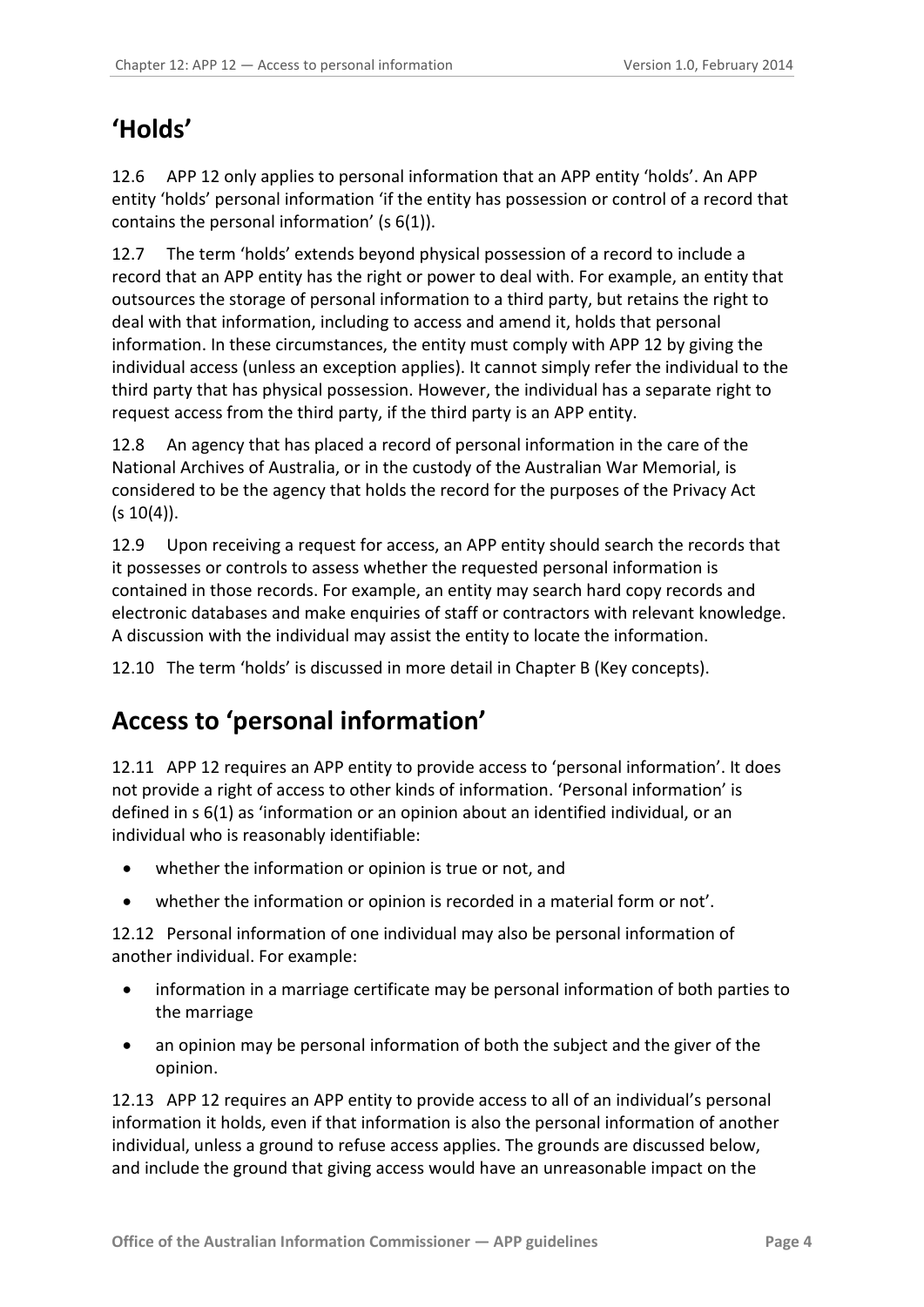privacy of another individual. 'Personal information' is discussed in more detail in Chapter B (Key concepts).

12.14 As to other requested information that is not personal information:

- If the APP entity is an organisation, it could consider whether the person has a right of access to that information under other legislation. If not, the organisation may make a discretionary decision either to grant access to that other information or to refuse access.
- If the entity is an agency, it could consider whether access to that information can be granted under the FOI Act, or on an administrative basis. Before refusing access to that other information, the agency should advise the individual to consider making the request under the FOI Act.

# <span id="page-4-0"></span>**Verifying an individual's identity**

12.15 An APP entity must be satisfied that a request for personal information under APP 12 is made by the individual concerned, or by another person who is authorised to make a request on their behalf, for example, as a legal guardian or authorised agent. If an entity gives access to the personal information of another person, this could constitute a disclosure, which may not comply with APP 6 (see Chapter 6).

12.16 It would generally be impracticable for an APP entity to deal with an anonymous request for personal information. However, it may be practicable to deal with a pseudonymous request, for example, where the individual has previously transacted under that pseudonym, can establish their identity as that individual and the request for access relates to information about that pseudonymous identity (see Chapter 2 (APP 2)).

12.17 The steps appropriate to verify an individual's identity will depend on the circumstances. In particular, whether the individual is already known to or readily identifiable by the APP entity, the sensitivity of the personal information and the possible adverse consequences for the individual of unauthorised disclosure. The minimum amount of personal information needed to establish an individual's identity should be sought. Where possible, the personal information should be sighted rather than copied or collected for inclusion in a record. For example, in a face-to-face dealing with an individual, an entity may be able to record that an identity document was sighted without copying the document. In a telephone contact it may be adequate to request information that can be checked against records held by the entity. An entity that collects personal information to verify an individual's identity should consider the requirement in APP 11.2, to take reasonable steps to destroy or de-identify personal information no longer needed for any purpose for which it may be used or disclosed (unless an exception applies) (see Chapter 11 (APP 11)).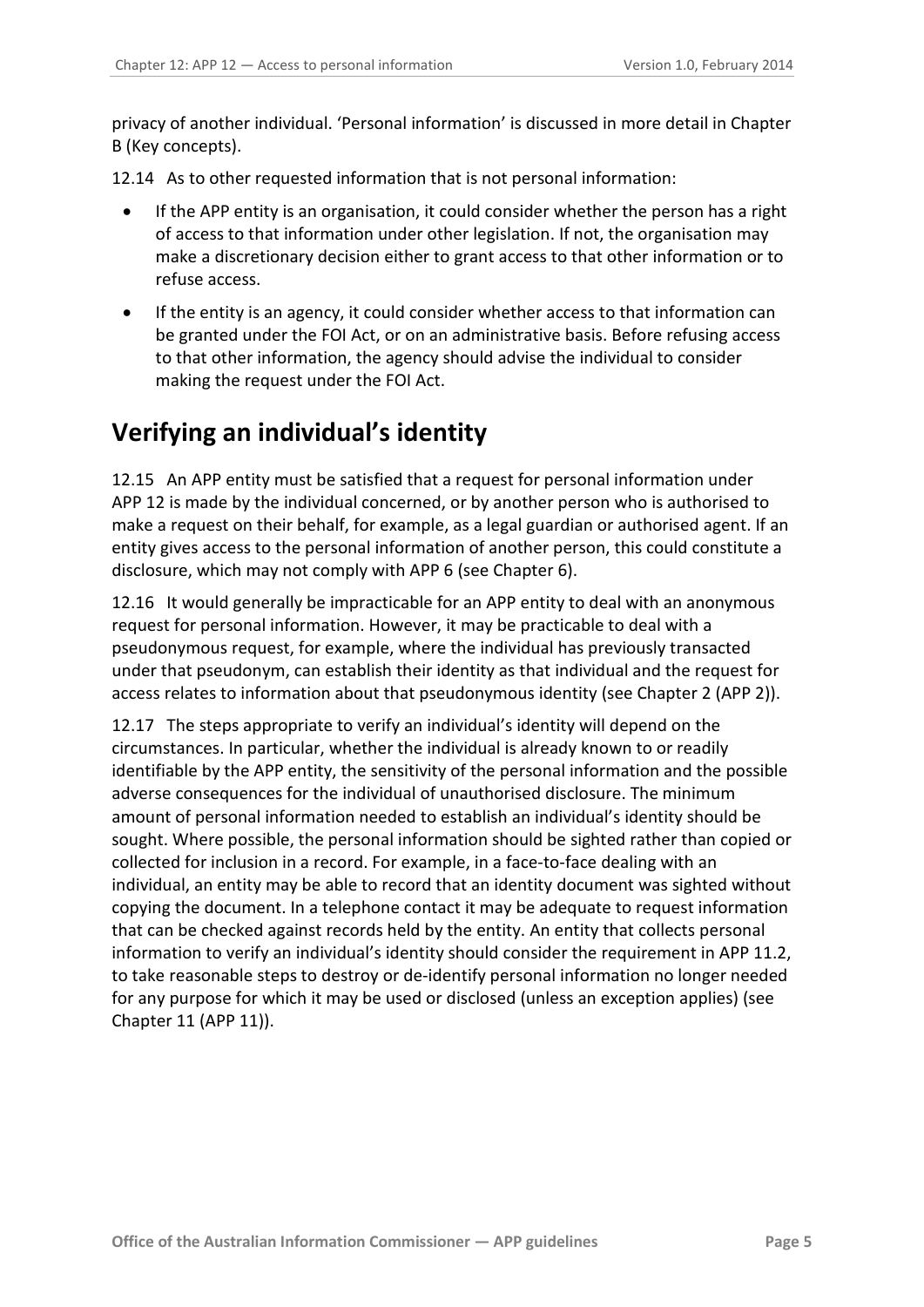### <span id="page-5-0"></span>**Giving access under APP 12 — general processing requirements**

12.18 APP 12 requires that personal information be given to an individual 'on request'. APP 12 does not stipulate formal requirements for making a request, or require that a request be made in writing, or require the individual to state that it is an APP 12 request.<sup>[4](#page-2-4)</sup>

12.19 It is open to an APP entity to provide access to personal information on an informal basis, provided the minimum access requirements in APP 12 are met. The access requirements in APP 12 relate to response times (see paragraphs [12.66](#page-14-3)[–12.67](#page-14-4) below), how access is to be given (see paragraphs [12.68–](#page-14-5)[12.75](#page-16-4) below), access charges (see paragraphs [12.76](#page-16-2)[–12.81](#page-17-1) below), and providing a written notice, including the reasons for the refusal, if access is refused (see paragraphs [12.82](#page-17-2)[–12.87](#page-18-0) below). These are only the minimum requirements. An entity should endeavour to provide access in a manner that is as prompt, uncomplicated and inexpensive as possible.

12.20 An APP entity is required by APP 1.4(d) to state in an APP Privacy Policy 'how an individual may access personal information about the individual' (see Chapter 1 (APP 1)). An APP entity is also required by APP  $5.2(g)$  to take reasonable steps to notify an individual, or ensure they are aware, of the fact that the entity's APP Privacy Policy contains information about how the individual may access their personal information held by the entity.

12.21 If an APP entity wishes an individual to follow a particular procedure in requesting access to their personal information, the entity could publish that procedure and draw attention to it, for example, by providing a link in the entity's APP Privacy Policy and on the entity's website homepage to the access procedure, to an online request form, or to an online portal that enables an individual to access their personal information. However, an entity cannot require an individual to follow a particular procedure, use a designated form or explain the reason for making the request. Any recommended procedure should be regularly reviewed to ensure that it is flexible and facilitates rather than hinders access.

### <span id="page-5-1"></span>**Giving access under APP 12 — further processing requirements for agencies**

<span id="page-5-2"></span>12.22 Agencies should ensure that APP 12 access procedures are integrated with FOI Act procedures. The FOI Act sets out comprehensive rules about requesting and providing access to documents held by most Australian Government agencies, including documents containing personal information, and resolving access disputes. An important FOI requirement is that an agency has a duty to take reasonable steps to assist an individual to make an access request that complies with the FOI Act access requirements (FOI Act, s 15(3)). That means an agency could refer to the FOI Act in the agency's APP Privacy Policy and, in appropriate circumstances, draw the FOI Act to an individual's attention. Agencies should also consider providing this information through an 'Access to information' link on the agency's website homepage.<sup>[5](#page-5-3)</sup>

<sup>&</sup>lt;sup>4</sup> This differs from the formal requirements relating to requests for access to documents under Part III of

<span id="page-5-4"></span><span id="page-5-3"></span>the FOI Act. See Part III of the FOI Act and Part 3 of the FOI Guidelines, OAIC website <www.oaic.gov.au>. 5 See OAIC, *Guidance for agency websites: 'Access to information' web page*, OAIC website <www.oaic.gov.au>.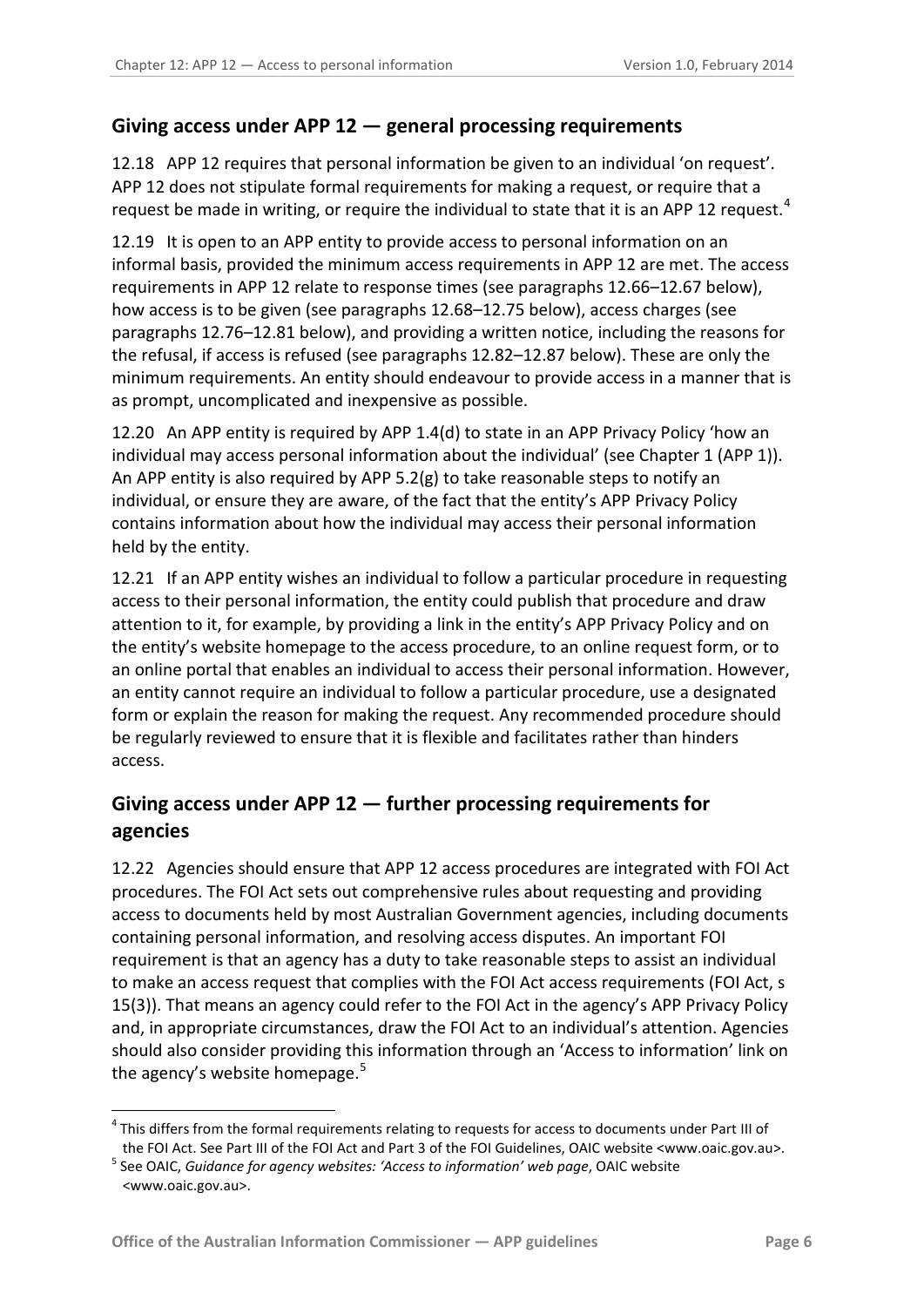12.23 Agencies are not required to advise individuals to request personal information under the FOI Act rather than under an administrative arrangement or by relying on APP 12. As explained in the FOI Guidelines, $6$  agencies should consider establishing administrative access arrangements that operate alongside the FOI Act and that provide easier and less formal means for individuals to obtain access to government information, including personal information. Providing access to personal information under an administrative arrangement will fulfil an agency's obligation under APP 12 to provide access upon request, provided the arrangement meets the minimum access requirements in APP 12.

<span id="page-6-1"></span>12.24 In some circumstances it may be preferable for an agency to suggest that an individual make an access request under the FOI Act:

- an FOI access request can relate to any document in the possession of an agency (FOI Act, s 15(1)) and is not limited to personal information held in an agency record (APP 12.1)
- the FOI Act contains a consultation process for dealing with requests for documents that contain personal or business information about a person other than the requester (FOI Act, ss 27, 27A)
- an applicant who applies for access under the FOI Act can complain to the Information Commissioner about an action taken by an agency under that Act (FOI Act, s 70) (complaint mechanisms under the Privacy Act are discussed in paragraph [12.30](#page-7-1) and [12.87](#page-18-0) below)
- an applicant who is refused access under the FOI Act has a right to apply for internal review or Information Commissioner review of the access refusal decision (FOI Act, ss 54, 54L).

# <span id="page-6-0"></span>**Refusing to give access under APP 12 — agencies**

<span id="page-6-2"></span>12.25 An agency is not required by APP 12 to give access to personal information if the agency is required or authorised to refuse access to that information by or under:

the FOI Act (APP  $12.2(b)(i)$ )

<span id="page-6-3"></span><u>.</u>

• any other Act of the Commonwealth, or a Norfolk Island enactment, that provides for access by persons to documents (APP 12.2(b)(ii)).

12.26 The meaning of 'required or authorised' is discussed in Chapter B (Key concepts). In summary, an agency is 'required' to refuse access by an Act that prohibits the disclosure of the personal information; and an agency is 'authorised' to refuse access by an Act that authorises or confers discretion on the agency to refuse a request for access to the personal information.

<sup>6</sup> OAIC, *Guidelines issued by the Australian Information Commissioner under s 93A of the Freedom of Information Act 1982*, Part 3. See also OAIC, *Agency resource 14: Access to government information administrative access schemes*. Both documents are on the OAIC website <www.oaic.gov.au>.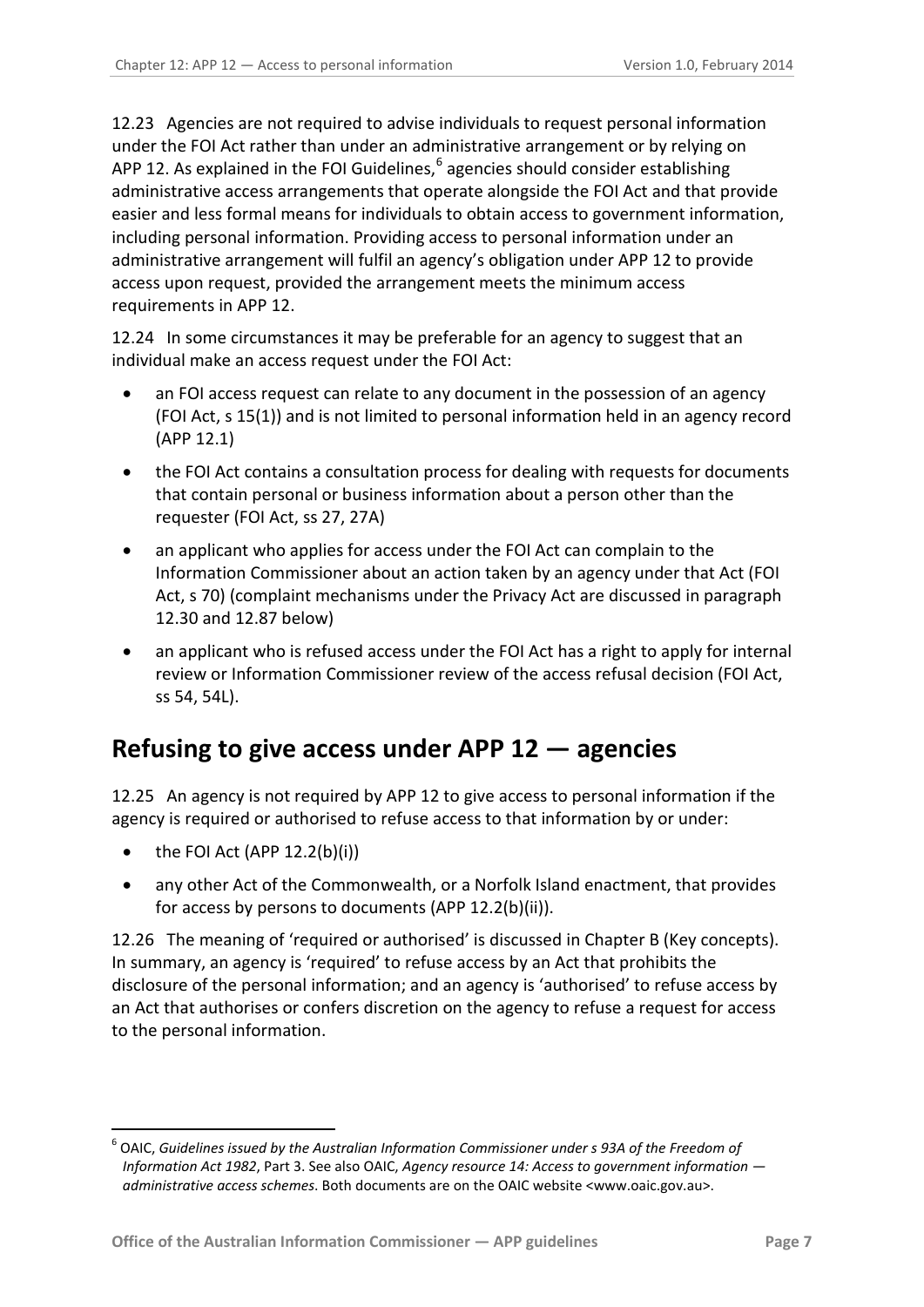### <span id="page-7-0"></span>**Authority to refuse access under the FOI Act**

12.27 The FOI Act lists several grounds on which an agency can refuse a request under the Act for access to documents. An agency may rely on any of those grounds to refuse access under APP 12. It is nevertheless open to an agency not to rely on any such ground and to provide access upon request, unless disclosure is prohibited, for example, by a secrecy provision.<sup>[7](#page-6-3)</sup>

12.28 The grounds on which an access request can be declined under the FOI Act include: [8](#page-7-2)

- a document is an exempt document under Part IV, Division 2 of the FOI Act, for example, the document is a Cabinet document, is subject to legal professional privilege, contains material obtained in confidence, or a secrecy provision applies
- a document is a conditionally exempt document under Part IV, Division 3 of the FOI Act, for example, the document contains deliberative matter, or disclosure of the document would involve the unreasonable disclosure of personal information about another person and it would be contrary to the public interest to release the document at that time
- the individual is not entitled to obtain access to a document of the kind requested, for example, the document is available for purchase from an agency (FOI Act, ss 12, 13)
- providing access in the terms requested by a person would substantially and unreasonably divert an agency's resources from its other operations (s 24AA)
- processing a person's request would require an agency to disclose the existence or non-existence of a document, where that would otherwise be exempt information (s 25).

12.29 The FOI Act specifies consultation processes that may apply to requests made under that Act, for example, where a 'practical refusal reason' may apply (FOI Act, s 24) to the request, or where a requested document contains a third party's personal or business information (FOI Act, ss 27, 27A). An agency is not required to undertake any of those consultation processes before refusing access on any of those grounds under APP 12. This is required only if the person decides to make a request under the FOI Act.

<span id="page-7-1"></span>12.30 A decision to refuse access under APP 12.2(b)(i) (on one of the FOI grounds listed above) is a decision made under the Privacy Act, not the FOI Act. As required by APP 12.9, the agency must provide the individual with a written notice that sets out the reasons for the refusal and the complaint mechanisms available to the individual (see paragraph [12.87](#page-18-0) below). The individual may have a right to complain to the Information Commissioner under the Privacy Act. After investigation, the Commissioner may make a

<u>.</u>

 $7$  The same discretionary principle applies under the FOI Act. Section 3A of the FOI Act provides that it does not limit any power of an agency to publish or grant access to information under other legislative or administrative schemes.<br><sup>8</sup> The Australian Information Commissioner has issued guidelines (the FOI Guidelines) under s 93A of the

<span id="page-7-3"></span><span id="page-7-2"></span>FOI Act to which regard must be had for the purposes of performing a function, or exercising a power, under that Act. See OAIC, *Guidelines issued by the Australian Information Commissioner under s 93A of the Freedom of Information Act 1982*, OAIC website <www.oaic.gov.au>.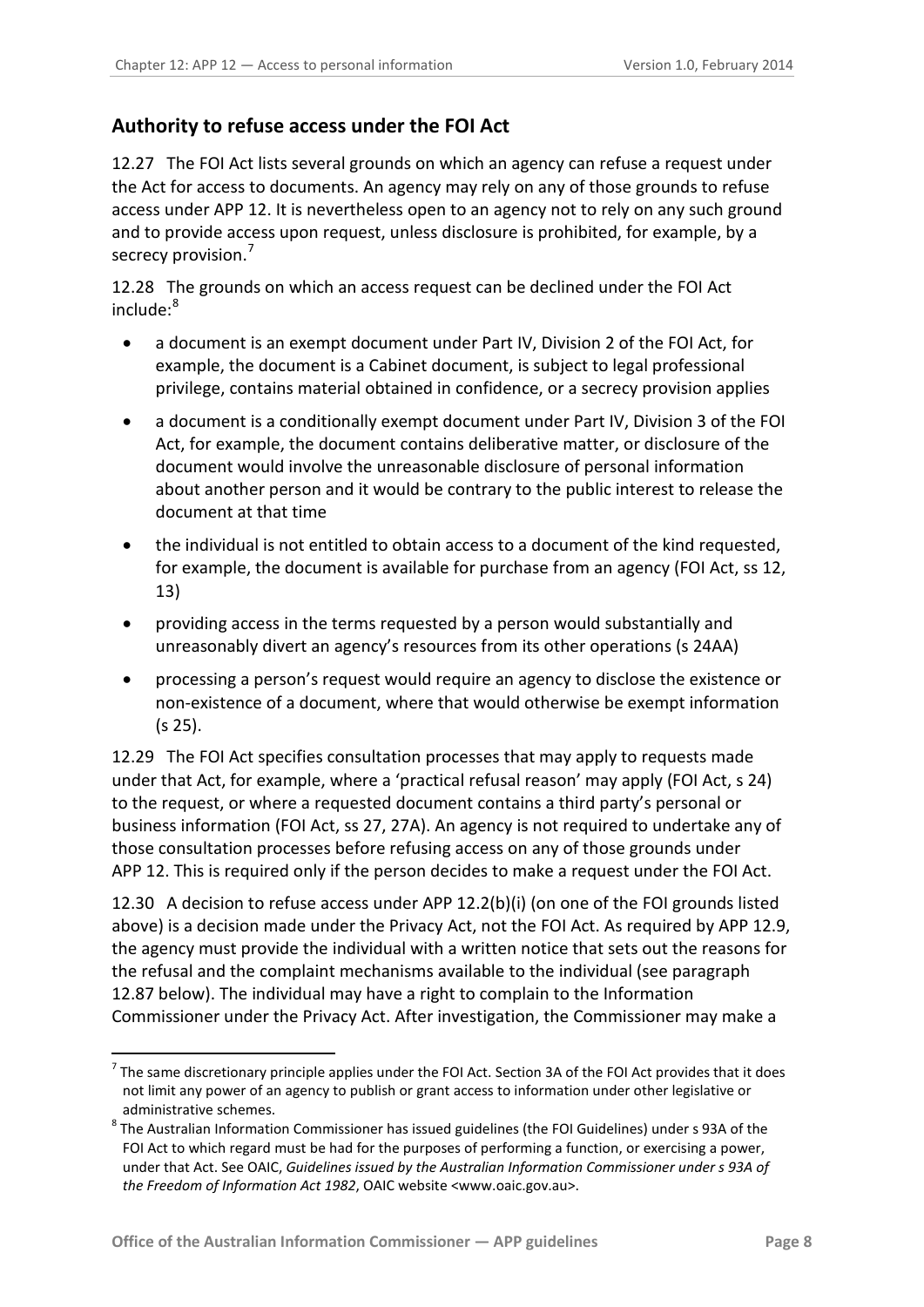determination that the agency has failed to comply with APP 12 and require, for example, that the agency give access (Privacy Act, s 52). However, the individual will not have a right to seek internal review or Information Commissioner review under the FOI Act.

#### <span id="page-8-0"></span>**Required or authorised to refuse access under another Act**

12.31 APP 12.2(b)(ii) provides that an agency is not required to give access to personal information if it is required or authorised to refuse to give access by another Act that provides for access by persons to documents. An example is a statutory secrecy provision that requires or authorises that access be refused in certain circumstances.

<span id="page-8-2"></span>12.32 A further example is that the National Archives of Australia (NAA) is authorised to refuse access to certain 'exempt records' under the *Archives Act 1983* (the Archives Act). The Archives Act provides that the NAA must make available for public access Commonwealth records in the open access period that are in the care of the NAA and that are not exempt records (s 31 of the Archives Act). The categories of exempt records include information whose disclosure would constitute a breach of confidence, would involve the unreasonable disclosure of information relating to the personal affairs of any person, or would unreasonably affect a person adversely in relation to his or her business, financial or professional affairs (s 33 of the Archives Act).<sup>[9](#page-7-3)</sup>

# <span id="page-8-1"></span>**Refusing to give access under APP 12 — organisations**

<span id="page-8-3"></span>12.33 APP 12.3 lists ten grounds on which an organisation can refuse to give access to personal information. It is nevertheless open to an organisation not to rely on any such ground and to provide access upon request, unless disclosure is prohibited. Before relying on any of these grounds an organisation should consider whether redacting some information would enable access to be provided (for example, redacting personal information about another person).

12.34 The grounds, which are considered separately below, are:

- the organisation reasonably believes that giving access would pose a serious threat to the life, health or safety of any individual, or to public health or public safety (APP 12.3(a))
- giving access would have an unreasonable impact on the privacy of other individuals (APP 12.3(b))
- the request for access is frivolous or vexatious (APP 12.3(c))
- the information relates to existing or anticipated legal proceedings between the organisation and the individual, and would not be accessible by the process of discovery in those proceedings (APP 12.3(d))
- giving access would reveal the intentions of the organisation in relation to negotiations with the individual in such a way as to prejudice those negotiations (APP 12.3(e))

<span id="page-8-4"></span><sup>&</sup>lt;sup>9</sup> For further information about the National Archives of Australia's obligation to make available Commonwealth records for public access, see National Archives of Australia website <www.naa.gov.au>.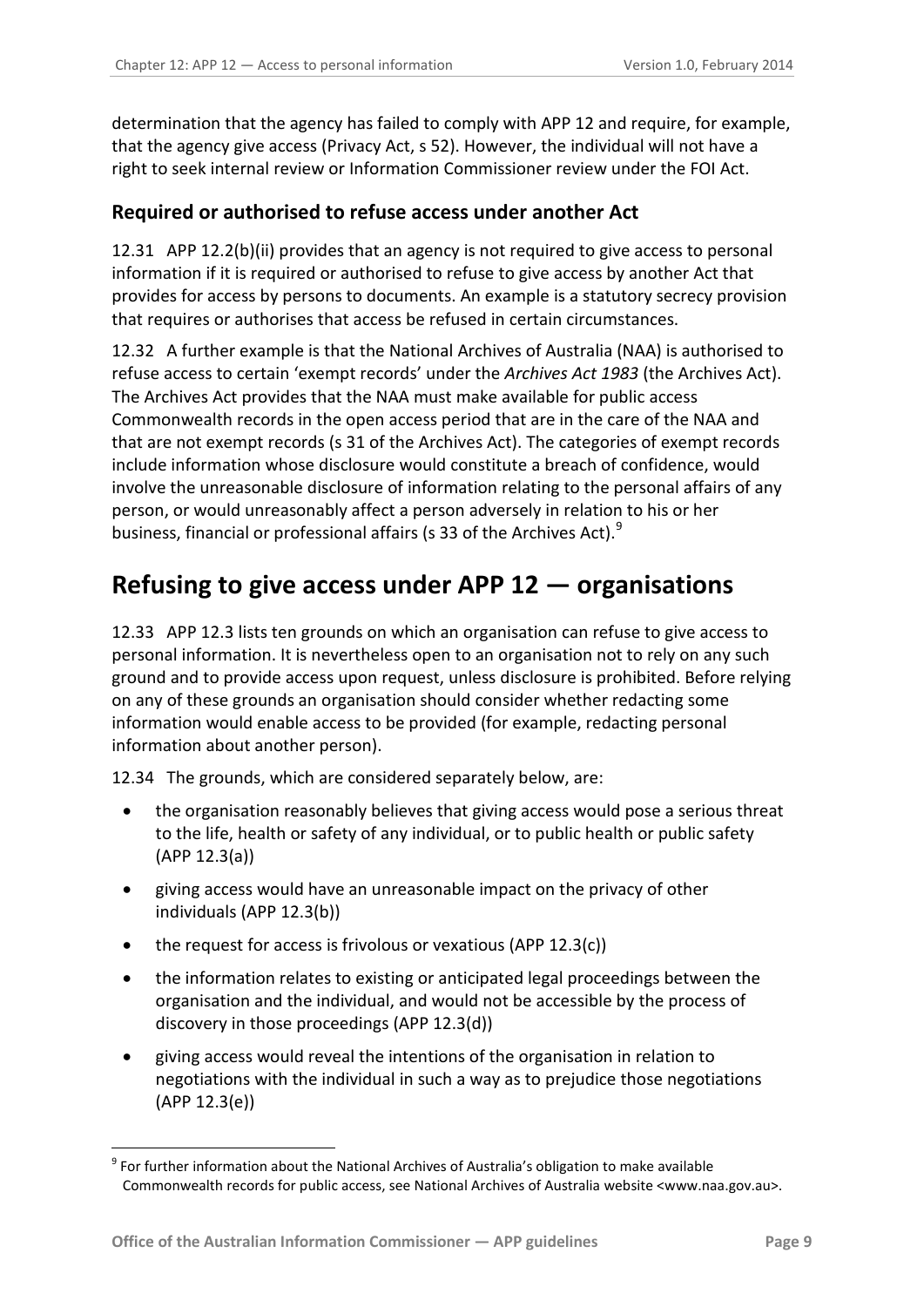- giving access would be unlawful (APP 12.3(f))
- denying access is required or authorised by or under an Australian law or a court/tribunal order (APP 12.3(g))
- the organisation has reason to suspect that unlawful activity, or misconduct of a serious nature, that relates to the organisation's functions or activities has been, is being or may be engaged in and giving access would be likely to prejudice the taking of appropriate action in relation to the matter (APP 12.3(h))
- giving access would be likely to prejudice one or more enforcement related activities conducted by, or on behalf of, an enforcement body (APP 12.3(i))
- giving access would reveal evaluative information generated within the organisation in connection with a commercially sensitive decision-making process (APP 12.3(j)).

### <span id="page-9-0"></span>**Giving access would pose a serious threat to the life, health or safety of any individual or to public health or public safety**

12.35 The phrase, 'serious threats to the life, health or safety of any individual, or to public health or public safety' is discussed in Chapter C (Permitted general situations).

12.36 An example of where this ground might apply is a healthcare provider having reasonable grounds to believe that giving an individual access to their personal information may cause that person significant distress or lead to self-harm or harm to another person.

## <span id="page-9-1"></span>**Giving access would have an unreasonable impact on the privacy of other individuals**

12.37 This ground may apply where the record of personal information that an individual has requested contains personal information of another individual. As noted above (paragraph [12.12\)](#page-3-2), a record of an individual's opinions or views (for example, a referee comment) may be personal information of that individual.<sup>[10](#page-8-4)</sup>

12.38 Before relying on this ground an organisation must be satisfied that giving access would have 'an unreasonable impact' on the privacy of another. Factors that may be relevant in deciding that issue include:

- the nature of the personal information about the other individual. For example, if the personal information is of a sensitive or confidential nature it may be unreasonable to provide it to others
- the reasonable expectation of the other individual about how that personal information will be handled (this should be assessed objectively and on the basis that the other individual may not have special knowledge of the industry or activity involved). For example, if both individuals were present when the personal

<span id="page-9-2"></span><sup>&</sup>lt;sup>10</sup> For further discussion of where giving access would have an unreasonable impact on the privacy of other individuals, see *Smallbone v New South Wales Bar Association* [2011] FCA 1145 (6 October 2011).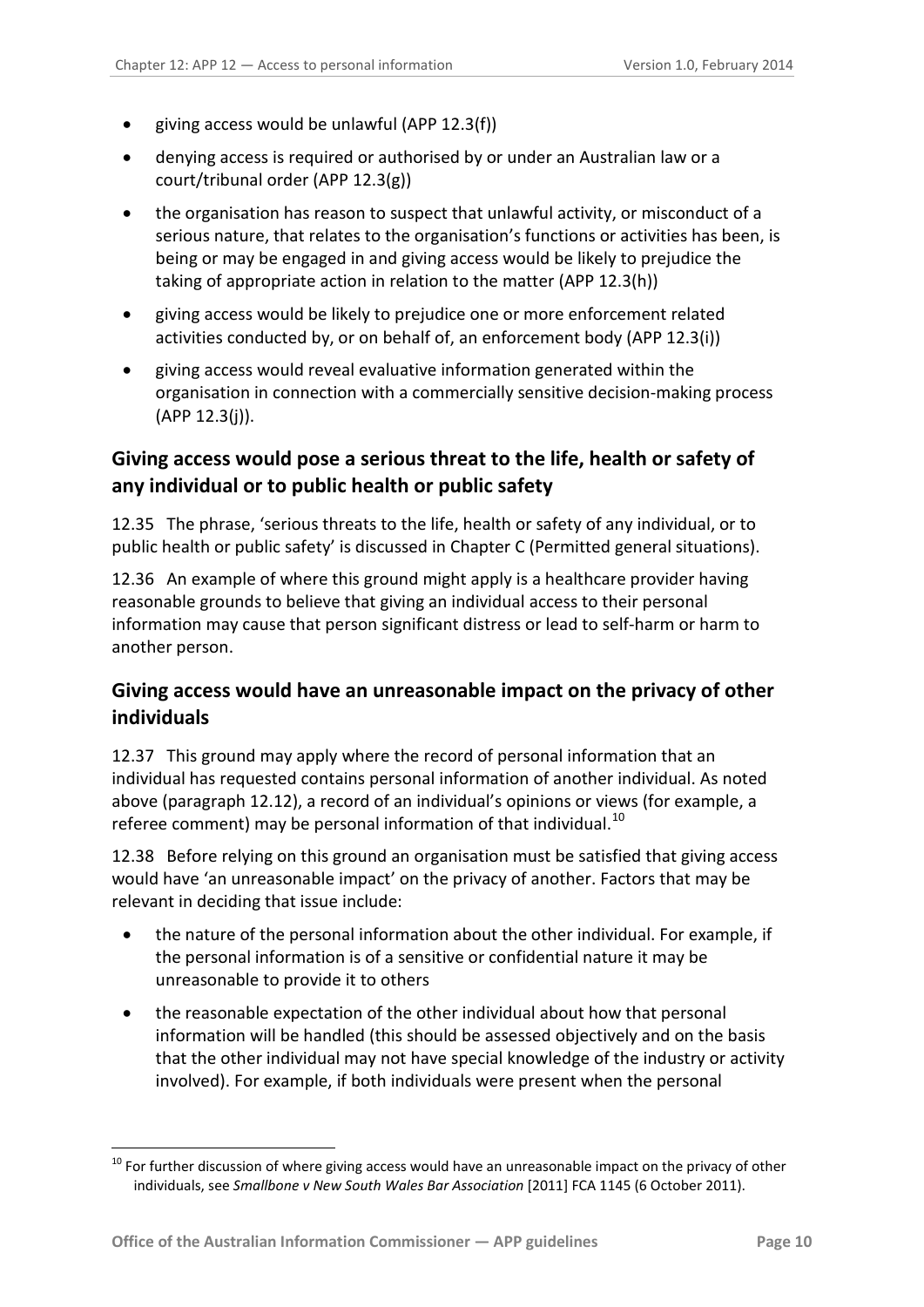information was collected, there may be a reasonable expectation that each individual could later access the personal information

- the source of the personal information. For example, if the individual requesting access provided the personal information about the other individual, access may not have an unreasonable impact on that person
- whether the personal information of another individual could be redacted from the record provided to the individual requesting access
- whether access could be provided through an intermediary (see paragraphs [12.72–](#page-15-2) [12.75](#page-16-4) below)
- whether the other individual consents to access being given to the individual requesting access.

12.39 In applying this ground, an organisation may consult the other individual about whether giving access would have an unreasonable impact on their privacy. The view expressed by that individual may be relevant but not determinative. However, before consulting another individual, an organisation should consider whether doing so poses a privacy risk for the individual seeking access.

#### <span id="page-10-0"></span>**The request for access is frivolous or vexatious**

12.40 A request should not be refused on this ground unless there is a clear and convincing basis for deciding that a request is frivolous or vexatious. It is not a sufficient basis, for example, that a request would cause inconvenience or irritation to an organisation.

12.41 The following are given as examples of requests that may be treated as frivolous or vexatious:

- repeated requests for access to personal information that has already been provided to the requester
- a request that contains offensive or abusive language, or that does not appear to be a genuine request for personal information
- a repeat request for personal information that an organisation has earlier explained to an individual it does not hold, has been destroyed, or cannot be located after a reasonable search
- a request made for the apparent purpose of harassing or intimidating the staff of an organisation, or interfering unreasonably with its operations.

### <span id="page-10-1"></span>**The information requested relates to an existing or anticipated legal proceeding**

12.42 This ground applies where legal proceedings between the individual and the organisation are underway or anticipated, and the information would not be accessible by the process of discovery in those proceedings. A legal proceeding is anticipated if there is a real prospect of proceedings being commenced, as distinct from a mere possibility.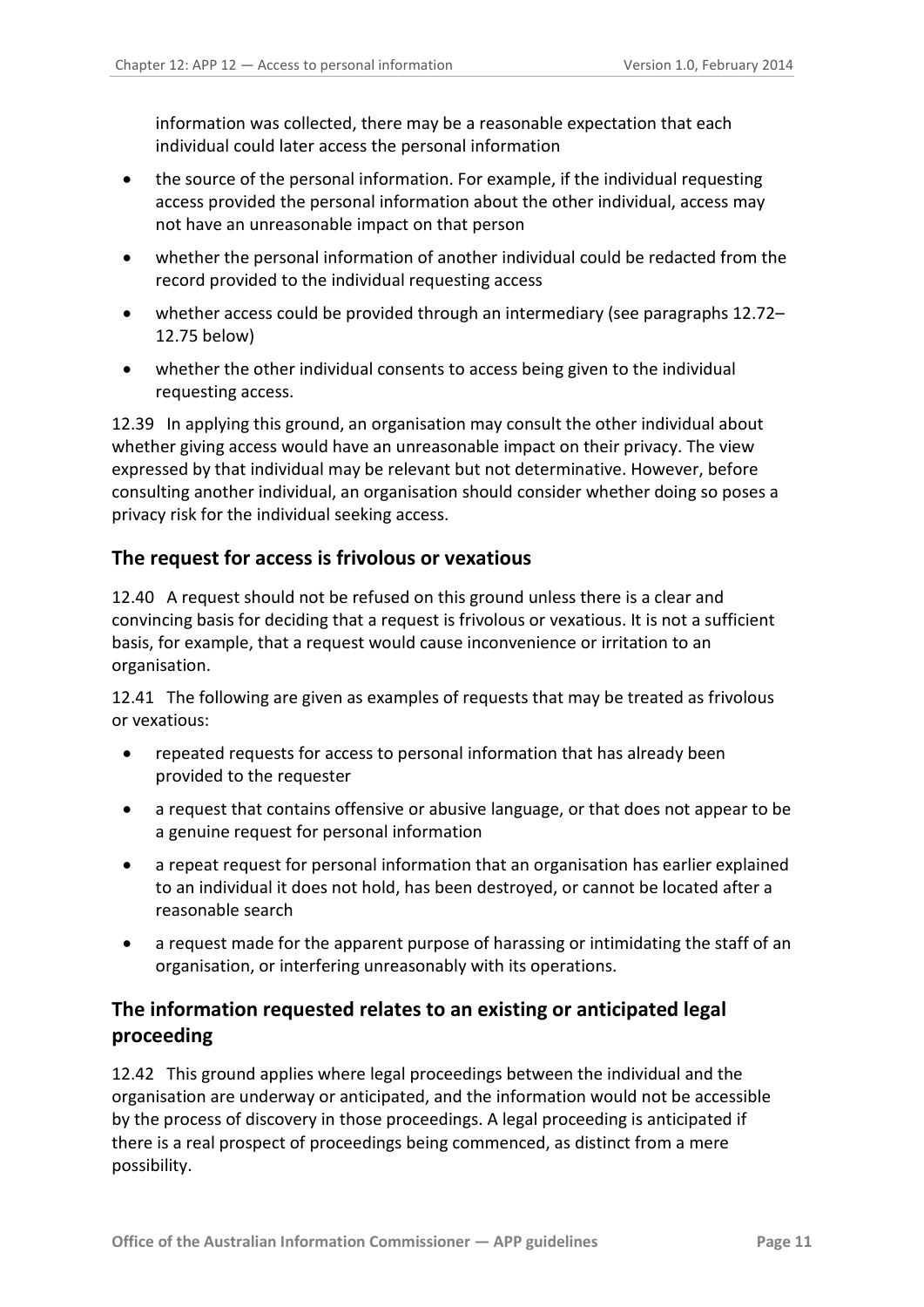## <span id="page-11-0"></span>**Giving access would prejudice negotiations between the organisation and the individual**

12.43 This ground applies where giving access would prejudice negotiations between the organisation and the individual by revealing the intentions of the organisation in relation to the negotiations. The negotiations may be current or reasonably anticipated.

12.44 Examples of where this ground might apply is an organisation negotiating:

- a claim brought by an individual for compensation (for example, for negligence or wrongful dismissal), and releasing the personal information requested by the individual may reveal the organisation's strategy to settle or defend the claim
- a sponsorship arrangement with an individual, and releasing the personal information requested by the individual may reveal the organisation's strategy in relation to negotiating the arrangement.

12.45 This exception applies only to personal information that would prejudice negotiations, and not to all information relevant to the negotiations. Access should be provided to other personal information that is requested, unless another exception applies.

#### <span id="page-11-1"></span>**Giving access would be unlawful**

12.46 'Unlawful activity' is not defined in the Privacy Act. The core meaning is activity that is criminal, illegal or prohibited or proscribed by law, and can include unlawful discrimination or harassment, but does not include breach of a contract. Examples of unlawful activity include criminal offences, unlawful discrimination, and trespass.

12.47 Examples of where this ground might apply are where giving access would be a breach of legal professional privilege, a breach of confidence or a breach of copyright.

#### <span id="page-11-2"></span>**Denying access is required or authorised by law or a court/tribunal order**

12.48 The meaning of 'required or authorised by or under an Australian law or a court/tribunal order' is discussed in Chapter B (Key concepts). This ground applies where an Australian law or court or tribunal order forbids the disclosure of information; or a law or order authorises or confers discretion on an organisation to refuse a request from an individual for access to their personal information. (There is overlap between this ground and the preceding ground 'giving access would be unlawful'.)

12.49 An example of where this ground might apply is a court order providing that an organisation is not required to provide personal information to an individual who is in the care of or is undergoing treatment by the organisation.

## <span id="page-11-3"></span>**Giving access would likely prejudice the taking of appropriate action in relation to suspected unlawful activity or serious misconduct**

12.50 There are a number of separate elements to this ground.

12.51 First, an organisation must have reason to suspect that unlawful activity or misconduct of a serious nature has been, is being or may be engaged in. The term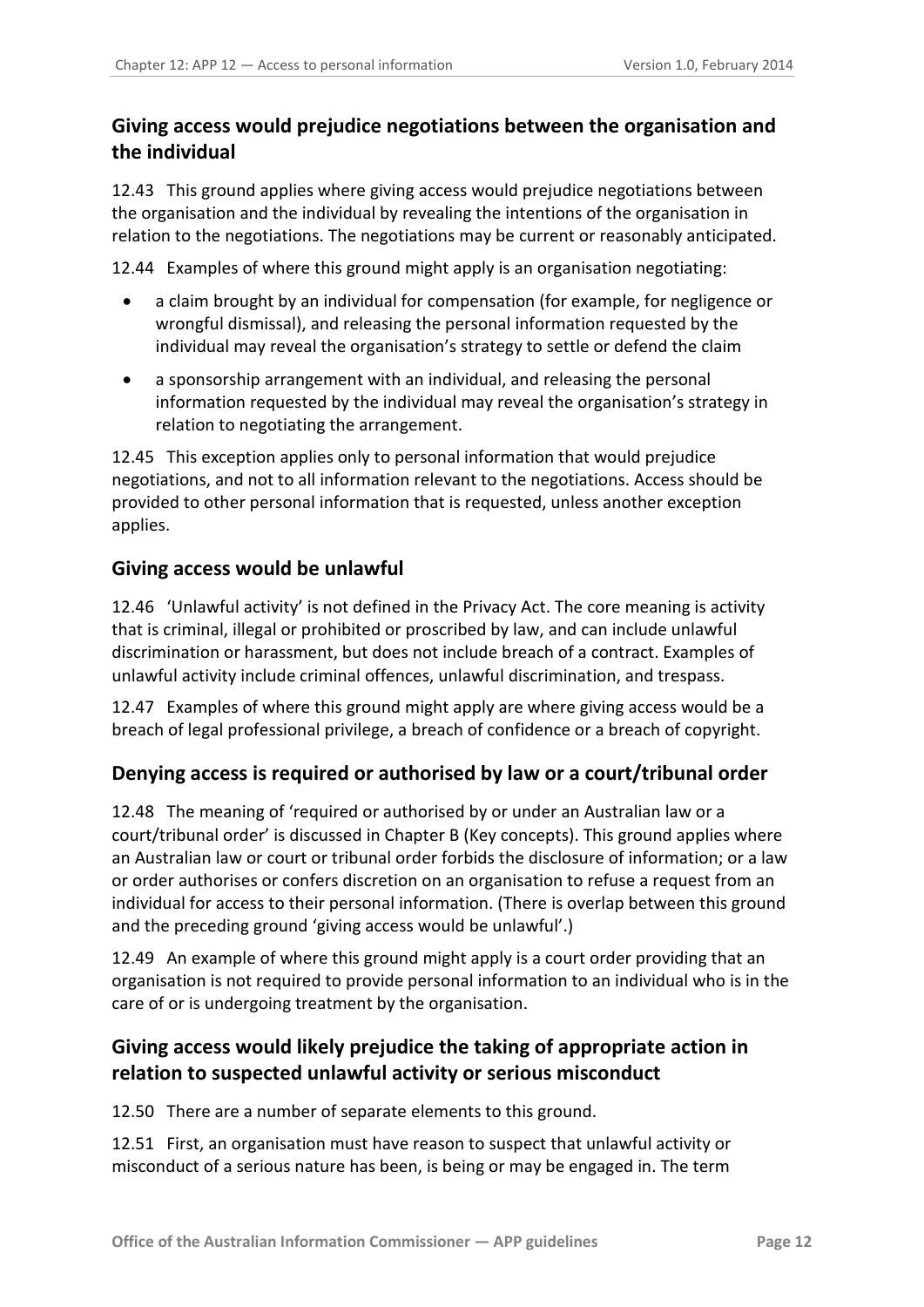'unlawful activity' is not defined in the Privacy Act. The core meaning is activity that is criminal, illegal or prohibited or proscribed by law, and can include unlawful discrimination or harassment, but does not include breach of a contract. Examples of unlawful activity include criminal offences, unlawful discrimination, and trespass.

12.52 Misconduct is defined in s 6(1) to include 'fraud, negligence, default, breach of trust, breach of duty, breach of discipline or any other misconduct in the course of duty'. An added requirement of this ground is that the misconduct is 'serious' in nature. This excludes minor breaches or transgressions.

12.53 The organisation must have 'reason to suspect' the unlawful activity or serious misconduct has been, is being or may be engaged in. This is a different and lesser standard to 'reasonably believes', which is used in some other APPs (see Chapter B (Key concepts)). There should nevertheless be a reasonable basis for the suspicion. It is the responsibility of the organisation to be able to justify its reasonable basis for the suspicion.

12.54 The suspected unlawful activity or serious misconduct must relate to the organisation's functions or activities. As discussed in Chapter 3 (APP 3), an organisation's functions or activities include current, proposed and support functions and activities.

12.55 Lastly, giving access must be likely to prejudice the organisation in taking appropriate action in relation to the suspected unlawful activity or serious misconduct. The proposed action may include investigation of the activity or misconduct, or reporting it to the police or another relevant person or authority. There should again be a reasonable basis for this expectation of prejudice. For example, in some instances giving an individual access would not prejudice the taking of appropriate action, but would allow the individual to provide further information relevant to the suspected unlawful activity.

12.56 An example of where this ground might apply is where giving access to the requested personal information would reveal that, covertly but lawfully, an organisation is investigating suspected misconduct of a client and disclosure would prejudice the covert investigation.

## <span id="page-12-0"></span>**Giving access would be likely to prejudice an enforcement related activity conducted by, or on behalf of, an enforcement body**

12.57 'Enforcement body' is defined in s 6(1) as a list of specific bodies. The list includes Commonwealth, State and Territory bodies that are responsible for policing, criminal investigations, and administering laws to protect the public revenue or to impose penalties or sanctions. Examples of Commonwealth enforcement bodies are the Australian Federal Police, the Australian Crime Commission, Customs, the [Integrity](http://www.austlii.edu.au/au/legis/cth/consol_act/pa1988108/s6.html#integrity_commissioner)  [Commissioner,](http://www.austlii.edu.au/au/legis/cth/consol_act/pa1988108/s6.html#integrity_commissioner) $^{11}$  $^{11}$  $^{11}$  the Immigration Department, $^{12}$  $^{12}$  $^{12}$  the Australian Prudential Regulation Authority, the Australian Securities and Investments Commission and AUSTRAC.

<sup>&</sup>lt;sup>11</sup> 'Integrity Commissioner' is defined in s 6(1) as having the same meaning as in the *Law Enforcement* 

<span id="page-12-2"></span><span id="page-12-1"></span>*Integrity Commissioner Act 2006*.<br><sup>12</sup> 'Immigration Department' is defined in s 6(1) as the Department administered by the Minister administering the *Migration Act 1958*.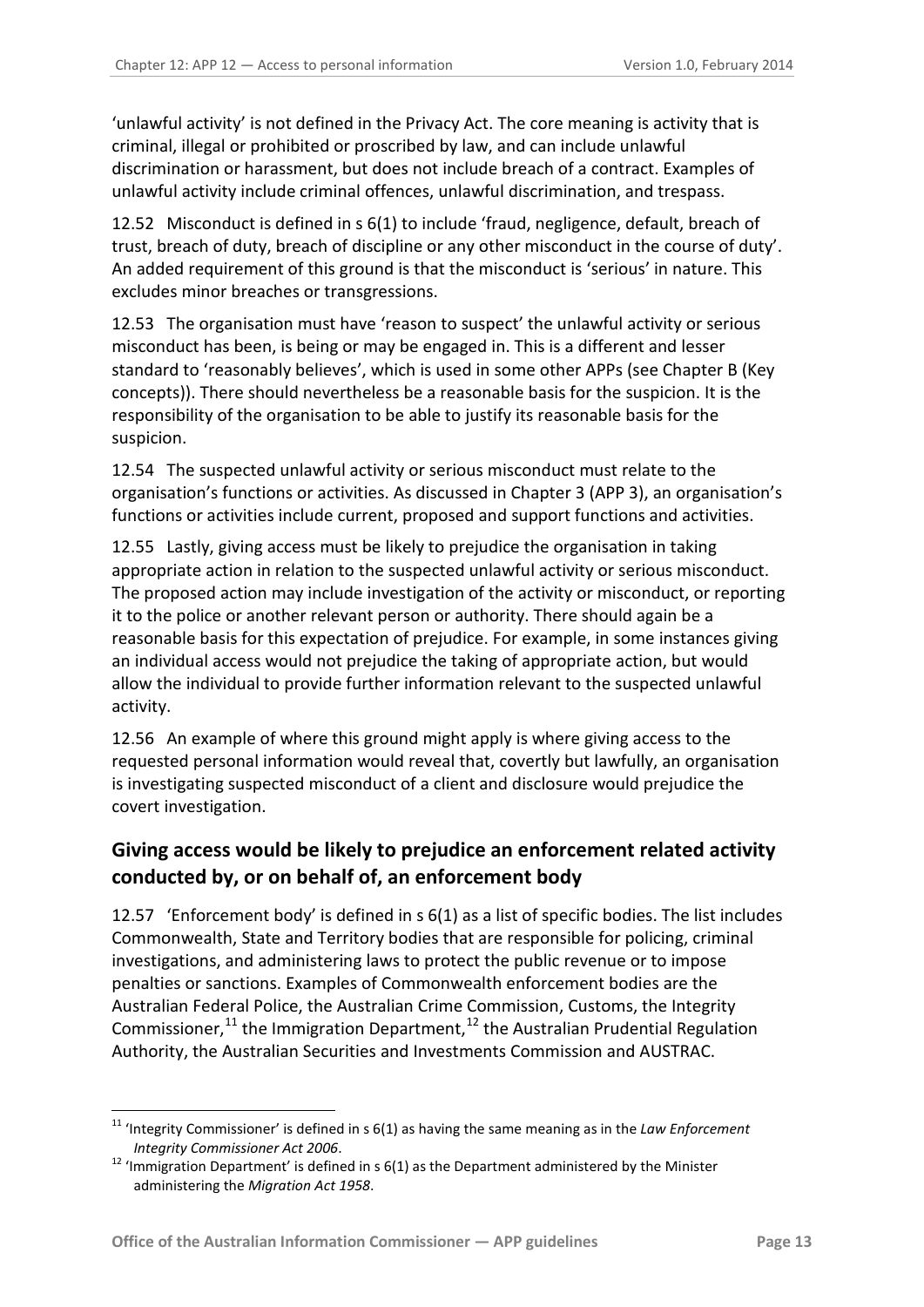12.58 'Enforcement related activity' is also defined in s 6(1). It includes the prevention, detection, investigation and prosecution or punishment of criminal offences and intelligence gathering activities.

12.59 The terms 'enforcement related activity' and 'enforcement body' are discussed in Chapter B (Key concepts).

12.60 An example of where this ground might apply is an enforcement body asking an organisation not to give an individual access to certain personal information, as doing so would be likely to reveal the existence of a criminal investigation or interfere with preparation for court proceedings.

### <span id="page-13-0"></span>**Giving access would reveal evaluative information in connection with a commercially sensitive decision-making process**

<span id="page-13-5"></span>12.61 This ground applies if giving access would reveal 'evaluative information' generated within an organisation in connection with a commercially sensitive decisionmaking process. An example of evaluative information is a score card weighting system and score card result. The ground applies only to the evaluative information, and not to personal information on which a decision was based.<sup>13</sup>

<span id="page-13-3"></span>12.62 APP 12.10 provides that if an organisation refuses to give access to personal information under this ground, its written notice explaining the reasons for refusal may include an explanation for the commercially sensitive decision. This may include explaining the reasons for the decision and giving a copy of the personal information that informed the decision. For discussion of the requirement to give a written notice refusing access, see paragraphs [12.82](#page-17-2)[–12.87](#page-18-0) below.

# <span id="page-13-1"></span>**APP 12 minimum access requirements**

12.63 APP 12 sets out minimum access requirements that must be met when an APP entity receives a request from an individual for access to their personal information. The access requirements relate to the response time, how access is to be given, access charges and giving a written notice, including the reasons for refusal, if access is refused.

12.64 An individual may complain under s 36 to the Information Commissioner about the failure of an APP entity to comply with any of the APP 12 minimum access requirements. The Commissioner will not investigate a complaint if the person has not first raised the matter with the entity complained about, unless it was not appropriate to require that as a first step (s 40(1A)). When investigating a complaint, the OAIC will initially attempt to conciliate the complaint (s 40A), before considering the exercise of other complaint resolution powers (s 52).

#### <span id="page-13-2"></span>**Difference with access requirements applying to agencies under FOI Act**

12.65 The APP 12 minimum access requirements and the Privacy Act complaint and review mechanisms differ in important respects from those applying to agencies in

<span id="page-13-4"></span><sup>&</sup>lt;u>.</u> <sup>13</sup> See also *C v Insurance Company* [2006] PrivCmrA 3 (1 February 2006).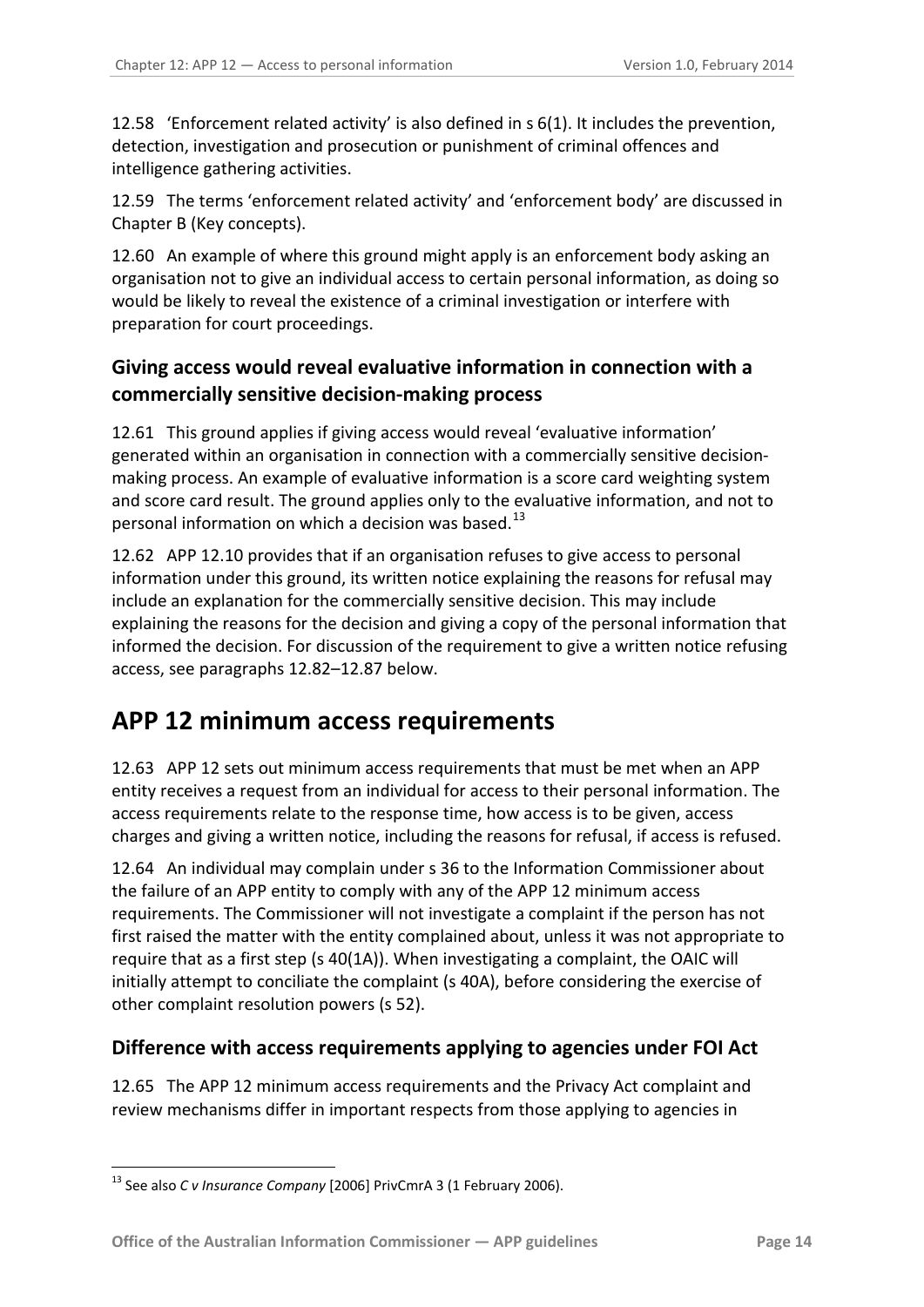relation to requests for information received under the FOI Act.<sup>[14](#page-13-4)</sup> For example, the FOI Act requires an agency to acknowledge receipt of an FOI request within 14 days, and to make a decision on the request within 30 calendar days. The processing period can be extended with the agreement of the applicant, to enable an agency to consult a third party, or with the approval of the Information Commissioner for complex and voluminous requests.<sup>[15](#page-14-6)</sup> If an agency fails to make a decision within the statutory processing period (including an authorised extension) the agency is deemed to have made a decision refusing access. The applicant may then apply for internal review or Information Commissioner review, although the OAIC can extend the time for an agency to make a decision on the request. The FOI Act also contains special requirements on charges, the form of access and statements of reasons.

#### <span id="page-14-0"></span>**Timeframe for responding to a request for access under APP 12 — agencies**

<span id="page-14-3"></span>12.66 APP 12.4(a)(i) provides that an agency must 'respond' to a request for access within 30 calendar days. The 30 day time period commences on the day after the day the agency receives the request. The agency must respond by giving access to the personal information that is requested, or by notifying its refusal to give access. If this is impracticable (for example, there is a justifiable need to clarify the scope of an individual's request, or to locate and assemble the requested information, or to consult a third party), the agency is expected to contact the individual to explain the delay and provide an expected timeframe for finalising the request. These are matters the Information Commissioner may examine if a complaint is made about an agency's failure to comply with the timeframe in APP 12.4(a).

# <span id="page-14-1"></span>**Timeframe for responding to a request for access under APP 12 organisations**

<span id="page-14-4"></span>12.67 APP 12.4(a)(ii) provides that an organisation must respond 'within a reasonable period after the request is made'. As with agencies, an organisation must respond by giving access to the personal information that is requested, or by notifying its refusal to give access. Factors that may be relevant in deciding what is a reasonable period include the scope and clarity of a request, whether the information can be readily located and assembled, and whether consultation with the individual or other parties is required. However, as a general guide, a reasonable period should not exceed 30 calendar days.

#### <span id="page-14-2"></span>**How access is to be given under APP 12**

1

<span id="page-14-5"></span>12.68 An APP entity must give access to personal information in the manner requested by the individual, if it is reasonable and practicable to do so (APP 12.4(b)). The manner of access may, for example, be by email, by phone, in person, hard copy, or an electronic record.

<sup>&</sup>lt;sup>14</sup> The circumstances in which an individual may apply to the Administrative Appeals Tribunal for review of

<span id="page-14-7"></span><span id="page-14-6"></span>a decision of the Information Commissioner are set out in s 96. <sup>15</sup> See OAIC, *FOI Agency Resource 13: Extension of time for processing requests*, OAIC website <www.oaic.gov.au>.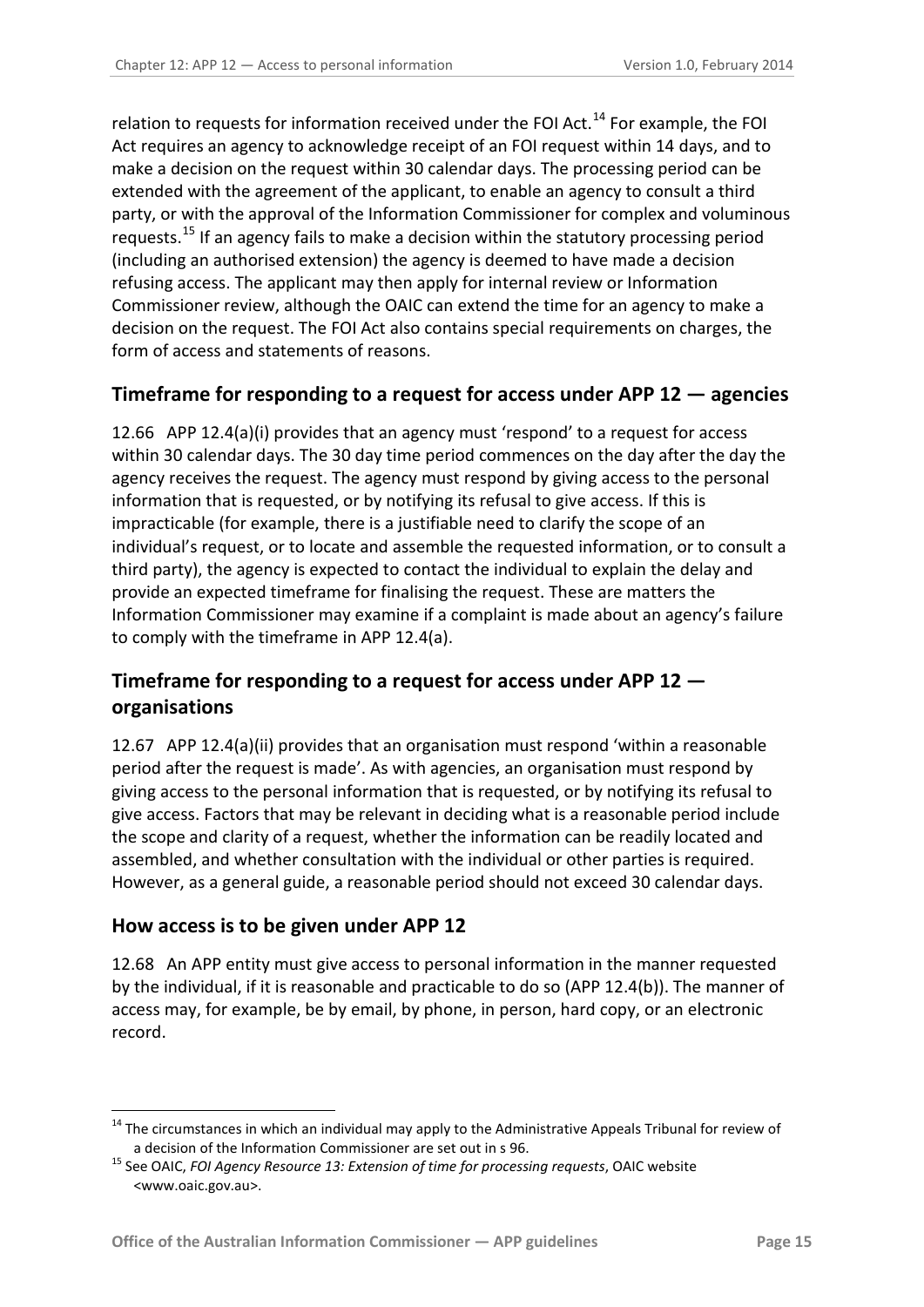12.69 Factors relevant in assessing whether it is reasonable and practicable to give access in the manner requested by an individual include:

- the volume of information requested. For example, it may be impracticable to provide a large amount of personal information by telephone
- the nature of the information requested. For example, it may be impracticable to give access to digitised information in hard copy and it may be unreasonable to give access to information of a highly sensitive nature by telephone if the APP entity cannot sufficiently verify the individual's identity over the telephone
- any special needs of the individual requesting the information. For example, it may be reasonable to give information in a form that can be accessed via assistive technology where this meets the special needs of the individual.

#### <span id="page-15-0"></span>**Giving access by other means**

<span id="page-15-3"></span>12.70 APP 12.5 applies where an APP entity refuses to give access to personal information under APP 12 on a permitted ground, or refuses to give access in the manner requested by the individual. The entity must take reasonable steps to give access in a way that meets the needs of the entity and the individual. This should be done within 30 calendar days where practicable.

<span id="page-15-4"></span>12.71 The APP entity is expected to consult the individual to try to satisfy their request.<sup>[16](#page-14-7)</sup> The following are given as examples of alternative manners of access that may meet the needs of the entity and the individual, and in particular result in more rather than less personal information being provided to an individual:

- deleting any personal information for which there is a ground for refusing access and giving the redacted version to the individual
- giving a summary of the requested personal information to the individual
- giving access to the requested personal information in an alternative format
- facilitating the inspection of a hard copy of the requested personal information and permitting the individual to take notes
- facilitating access to the requested personal information through a mutually agreed intermediary (see paragraphs [12.72](#page-15-2)[–12.75](#page-16-4) below).

#### <span id="page-15-1"></span>**Giving access through an intermediary**

<u>.</u>

<span id="page-15-2"></span>12.72 APP 12.6 provides that, without limiting APP 12.5, 'access may be given through the use of a mutually agreed intermediary'.

12.73 The role of an intermediary is to enable an individual to be given access to their personal information and to have the content of that information explained, where direct access would otherwise be refused. An example is an organisation refusing direct access under APP 12.3(a) on the reasonable belief that access may lead the individual to selfharm, but deciding that access through an intermediary may not pose a similar threat. The role of the intermediary in conveying or explaining the information to the individual

<sup>16</sup> Explanatory memorandum, Privacy Amendment (Enhancing Privacy Protection) Bill 2012, p 87.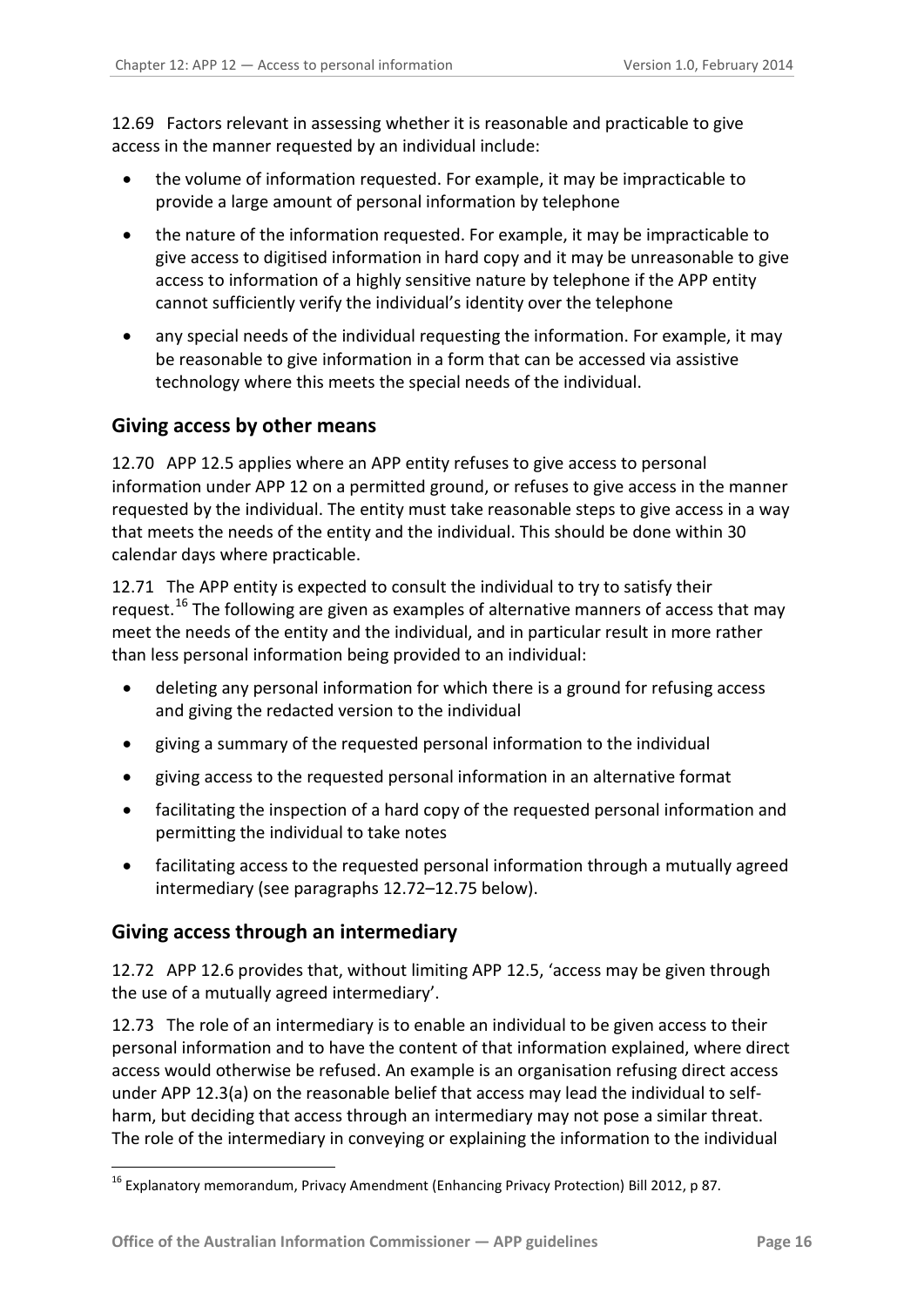will need to be tailored to the nature of the information and any instructions given by the APP entity to the intermediary.

12.74 The intermediary must be acceptable to both the APP entity and the individual. In seeking an individual's agreement to use an intermediary, an entity should clearly explain the process and the type of access that will be provided through this process. Depending on the nature of the personal information to which access is sought, the intermediary may need particular skills or knowledge. For example, an intermediary may need to be a qualified health service provider if used to give access to health information.

<span id="page-16-4"></span>12.75 If an individual does not agree to the use of an intermediary, or agreement cannot be reached on whom to use as the intermediary, the APP entity must still take reasonable steps to give access through another manner that meets the needs of the entity and the individual.

#### <span id="page-16-0"></span>**Access charges under APP 12 — agencies**

<span id="page-16-2"></span>12.76 An agency cannot impose upon an individual any charge for providing access to personal information under APP 12 (APP 12.7). This includes:

- a charge for the making of the request to access personal information
- a charge for giving access to requested personal information, such as charges for copying costs, postage costs and costs associated with using an intermediary.

#### <span id="page-16-1"></span>**Access charges under APP 12 — organisations**

<span id="page-16-3"></span>12.77 An organisation cannot impose upon an individual a charge for the making of the request to access personal information.

12.78 An organisation may, however, impose a charge for giving access to requested personal information, provided the charge is not excessive (APP 12.8). Items that may be charged for include:

- staff costs in searching for, locating and retrieving the requested personal information, and deciding which personal information to provide to the individual
- staff costs in reproducing and sending the personal information
- costs of postage or materials involved in giving access
- costs associated with using an intermediary (see paragraphs [12.72–](#page-15-2)[12.75](#page-16-4) above).

12.79 Whether a charge is excessive will depend on the nature of the organisation, including the organisation's size, resources and functions, and the nature of the personal information held. The following charges may be considered excessive:

- a charge that exceeds the actual cost incurred by the organisation in giving access
- a charge associated with obtaining legal or other advice in deciding how to respond to an individual's request
- a charge for consulting with the individual about how access is to be given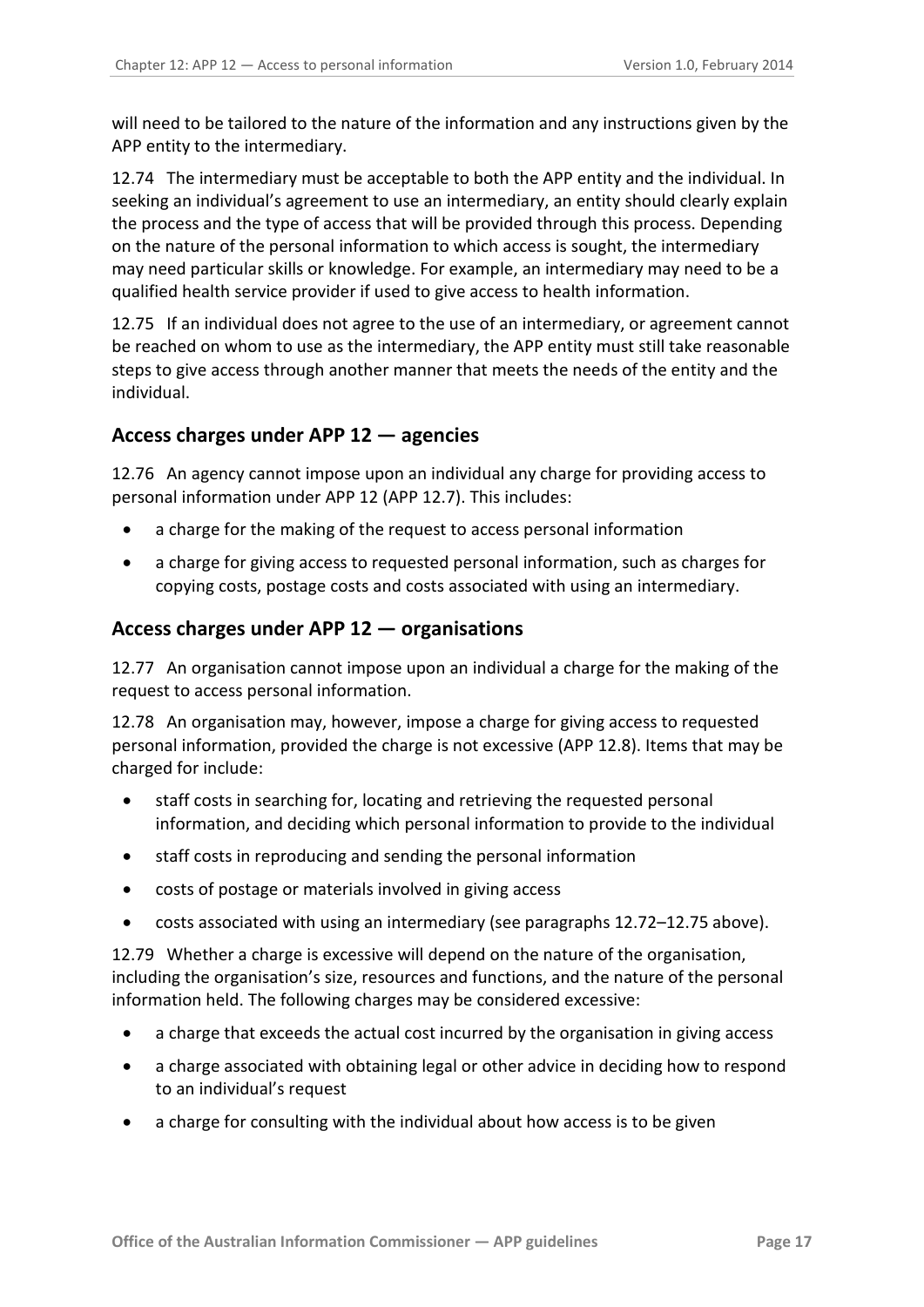• a charge that reflects shortcomings in the organisation's information management systems. An individual should not be disadvantaged because of the deficient record management practices of an organisation.

12.80 An organisation should also consider waiving, reducing or sharing any charge that may be imposed, so that the charge is not excessive. In determining the amount to charge, an organisation should consider:

- the organisation's relationship with the individual
- any known financial hardship factors claimed by the individual
- any known adverse consequences on the individual if they do not get access to the personal information.

<span id="page-17-1"></span>12.81 A charge by an organisation for giving access must not be used to discourage an individual from requesting access to personal information. To the extent practicable, an organisation should advise an individual in advance if a charge may be imposed, and the likely amount of the charge. The individual should be invited to discuss options for altering the request to minimise any charge. This may include options for giving access in another manner that meets the needs of the entity and the individual (see APP 12.5 and paragraphs [12.70](#page-15-3)[–12.71](#page-15-4) above). Any charge that is imposed should be clearly communicated and explained before access is given.

#### <span id="page-17-0"></span>**Giving written notice where access is refused, or not given in the manner requested under APP 12**

<span id="page-17-2"></span>12.82 APP 12.9 provides that if an APP entity refuses to give access, or to give access in the manner requested by the individual, the entity must give the individual a written notice setting out:

- the reasons for the refusal, except to the extent that it would be unreasonable to do so, having regard to the grounds for refusal
- the complaint mechanisms available to the individual, and
- any other matters prescribed by regulations made under the Privacy Act.

12.83 The reasons for refusal should explain, where applicable:

- that the entity does not hold the requested personal information
- the ground of refusal. For example, if the entity is required or authorised by an Australian law to refuse access, notice should include the name of that law and, if practicable, could include the provision relied upon
- that access cannot be given in the manner requested by the individual, and the reason why
- that the steps necessary to give access in a way that meets the needs of the entity and the individual under APP 12.5 are not reasonable in the circumstances.

12.84 The notice could, in addition, set out any steps that may be taken by the individual that would mean that access would not be refused, for example, by re-framing or narrowing the scope of the individual's request.